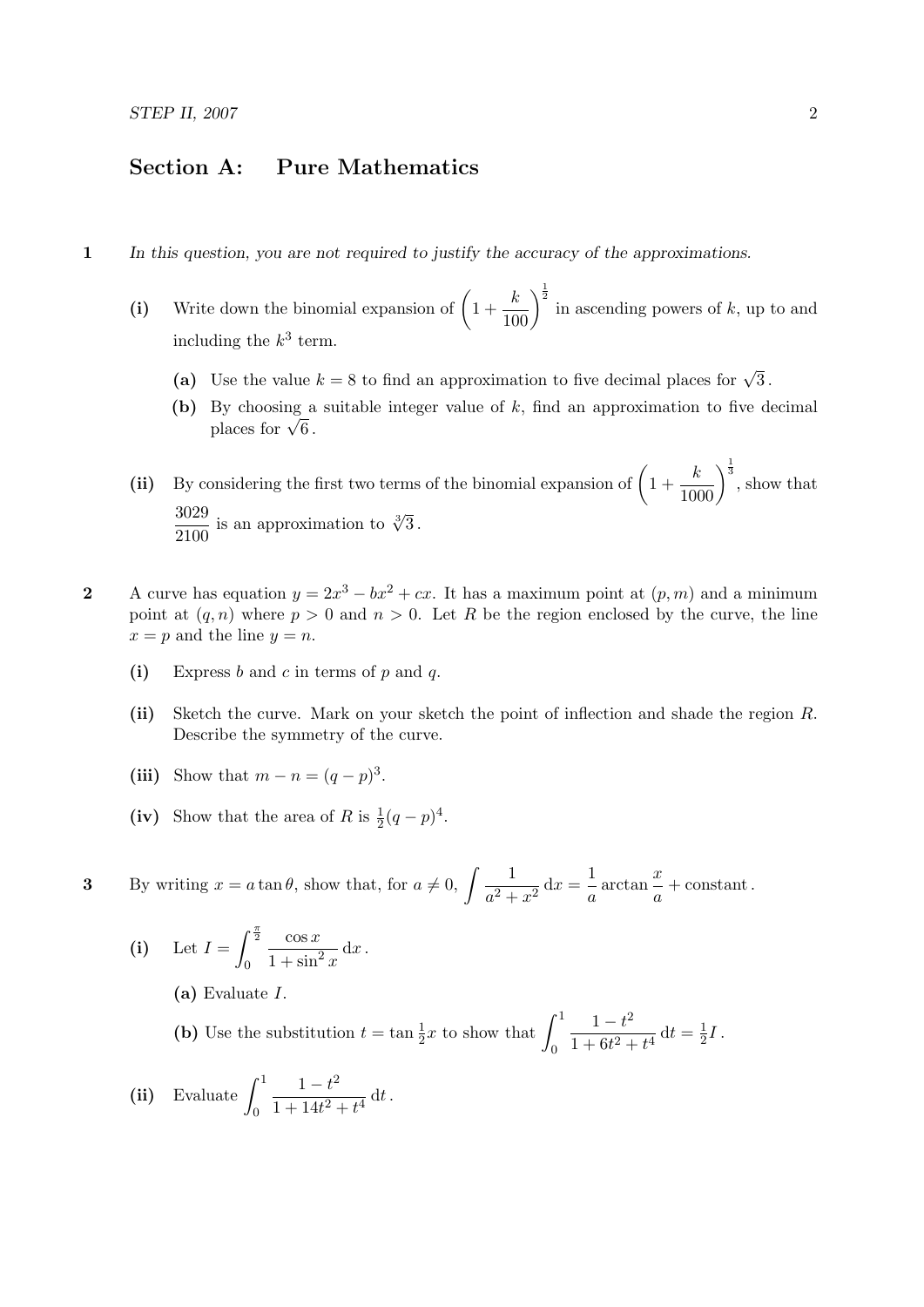4 Given that  $\cos A$ ,  $\cos B$  and  $\beta$  are non-zero, show that the equation

$$
\alpha \sin(A - B) + \beta \cos(A + B) = \gamma \sin(A + B)
$$

reduces to the form

$$
(\tan A - m)(\tan B - n) = 0,
$$

where m and n are independent of A and B, if and only if  $\alpha^2 = \beta^2 + \gamma^2$ .

Determine all values of x, in the range  $0 \leq x < 2\pi$ , for which:

- (i)  $2\sin(x \frac{1}{4})$  $(\frac{1}{4}\pi) + \sqrt{3}\cos(x + \frac{1}{4}\pi)$  $(\frac{1}{4}\pi) = \sin(x + \frac{1}{4})$  $rac{1}{4}\pi$ );
- (ii)  $2\sin(x \frac{1}{6})$  $(\frac{1}{6}\pi) + \sqrt{3}\cos(x + \frac{1}{6}\pi)$  $\frac{1}{6}\pi$ ) =  $\sin(x + \frac{1}{6})$  $\frac{1}{6}\pi$ );
- (iii)  $2\sin(x+\frac{1}{3})$  $(\frac{1}{3}\pi) + \sqrt{3}\cos(3x) = \sin(3x)$ .
- 5 In this question,  $f^2(x)$  denotes  $f(f(x))$ ,  $f^3(x)$  denotes  $f(f(f(x)))$ , and so on.
	- (i) The function f is defined, for  $x \neq \pm 1/2$ √ 3 , by

$$
f(x) = \frac{x + \sqrt{3}}{1 - \sqrt{3}x}
$$

.

Find by direct calculation  $f^2(x)$  and  $f^3(x)$ , and determine  $f^{2007}(x)$ .

- (ii) Show that  $f^{n}(x) = \tan(\theta + \frac{1}{3})$  $\frac{1}{3}n\pi$ , where  $x = \tan \theta$  and n is any positive integer.
- (iii) The function  $g(t)$  is defined, for  $|t| \leq 1$  by  $g(t) = \frac{\sqrt{3}}{2}$  $\frac{\sqrt{3}}{2}t + \frac{1}{2}$ 2 √  $\overline{1-t^2}$ . Find an expression for  $g^{n}(t)$  for any positive integer *n*.
- 6 (i) Differentiate  $\ln (x +$ √  $\overline{3+x^2}$ ) and x √  $3 + x^2$  and simplify your answers. Hence find  $\int \sqrt{3 + x^2} dx$ .
	- (ii) Find the two solutions of the differential equation

$$
3\left(\frac{\mathrm{d}y}{\mathrm{d}x}\right)^2 + 2x\frac{\mathrm{d}y}{\mathrm{d}x} = 1
$$

that satisfy  $y = 0$  when  $x = 1$ .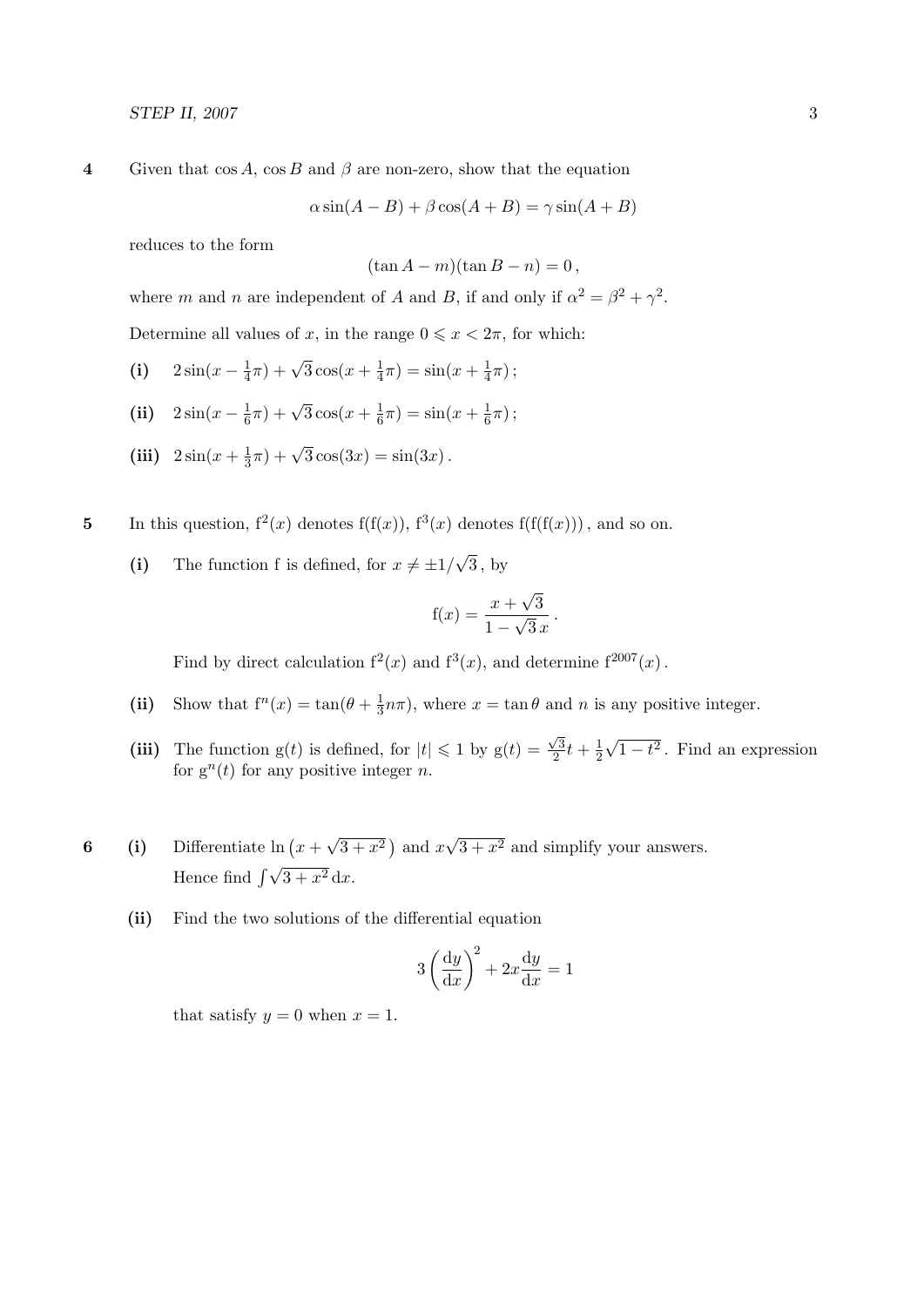7 A function  $f(x)$  is said to be concave on some interval if  $f''(x) < 0$  in that interval. Show that  $\sin x$  is concave for  $0 < x < \pi$  and that  $\ln x$  is concave for  $x > 0$ .

Let  $f(x)$  be concave on a given interval and let  $x_1, x_2, \ldots, x_n$  lie in the interval. Jensen's inequality states that

$$
\frac{1}{n}\sum_{k=1}^{n}f(x_k) \leq f\left(\frac{1}{n}\sum_{k=1}^{n}x_k\right)
$$

and that equality holds if and only if  $x_1 = x_2 = \cdots = x_n$ . You may use this result without proving it.

(i) Given that  $A, B$  and  $C$  are angles of a triangle, show that

$$
\sin A + \sin B + \sin C \leqslant \frac{3\sqrt{3}}{2}.
$$

(ii) By choosing a suitable function f, prove that

$$
\sqrt[n]{t_1t_2\cdots t_n} \leqslant \frac{t_1+t_2+\cdots+t_n}{n}
$$

for any positive integer n and for any positive numbers  $t_1, t_2, \ldots, t_n$ . Hence:

- (a) show that  $x^4 + y^4 + z^4 + 16 \geq 8xyz$ , where x, y and z are any positive numbers;
- (b) find the minimum value of  $x^5 + y^5 + z^5 5xyz$ , where x, y and z are any positive numbers.
- 8 The points B and C have position vectors **b** and **c**, respectively, relative to the origin A, and A, B and C are not collinear.
	- (i) The point X has position vector  $s\mathbf{b} + t\mathbf{c}$ . Describe the locus of X when  $s + t = 1$ .
	- (ii) The point P has position vector  $\beta \mathbf{b} + \gamma \mathbf{c}$ , where  $\beta$  and  $\gamma$  are non-zero, and  $\beta + \gamma \neq 1$ . The line AP cuts the line BC at D. Show that  $BD : DC = \gamma : \beta$ .
	- (iii) The line  $BP$  cuts the line  $CA$  at E, and the line  $CP$  cuts the line  $AB$  at F. Show that

$$
\frac{AF}{FB} \times \frac{BD}{DC} \times \frac{CE}{EA} = 1.
$$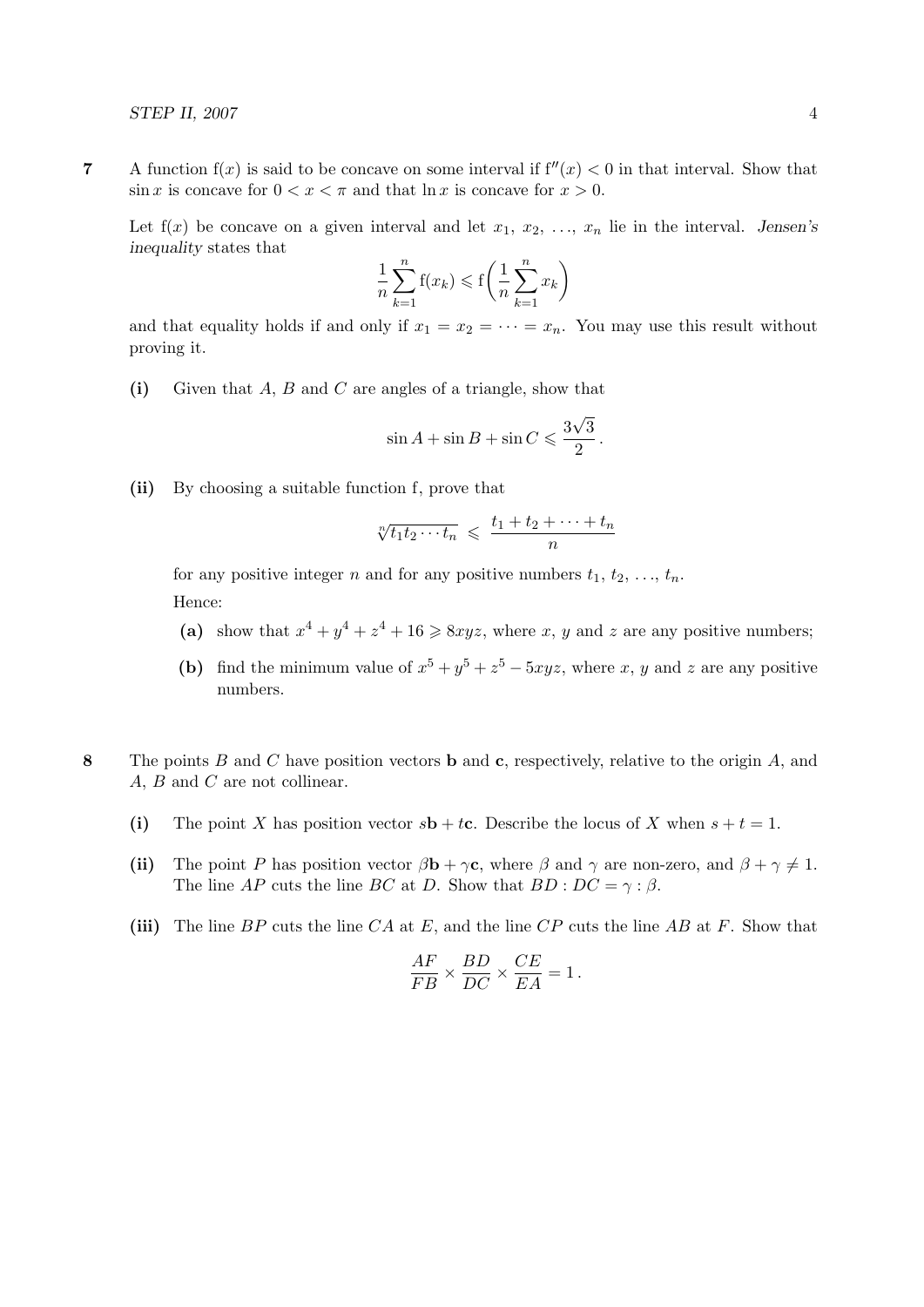## Section B: Mechanics

- 9 A solid right circular cone, of mass M, has semi-vertical angle  $\alpha$  and smooth surfaces. It stands with its base on a smooth horizontal table. A particle of mass  $m$  is projected so that it strikes the curved surface of the cone at speed  $u$ . The coefficient of restitution between the particle and the cone is e. The impact has no rotational effect on the cone and the cone has no vertical velocity after the impact.
	- (i) The particle strikes the cone in the direction of the normal at the point of impact. Explain why the trajectory of the particle immediately after the impact is parallel to the normal to the surface of the cone. Find an expression, in terms of  $M$ ,  $m$ ,  $\alpha$ ,  $e$  and u, for the speed at which the cone slides along the table immediately after impact.
	- (ii) If instead the particle falls vertically onto the cone, show that the speed  $w$  at which the cone slides along the table immediately after impact is given by

$$
w = \frac{mu(1+e)\sin\alpha\cos\alpha}{M+m\cos^2\alpha}.
$$

Show also that the value of  $\alpha$  for which w is greatest is given by

$$
\cos\alpha = \sqrt{\frac{M}{2M+m}} \ .
$$

10 A solid figure is composed of a uniform solid cylinder of density  $\rho$  and a uniform solid hemisphere of density  $3\rho$ . The cylinder has circular cross-section, with radius r, and height  $3r$ , and the hemisphere has radius  $r$ . The flat face of the hemisphere is joined to one end of the cylinder, so that their centres coincide.

The figure is held in equilibrium by a force  $P$  so that one point of its flat base is in contact with a rough horizontal plane and its base is inclined at an angle  $\alpha$  to the horizontal. The force  $P$  is horizontal and acts through the highest point of the base. The coefficient of friction between the solid and the plane is  $\mu$ . Show that

$$
\mu \geqslant \left| \frac{9}{8} - \frac{1}{2} \cot \alpha \right| \, .
$$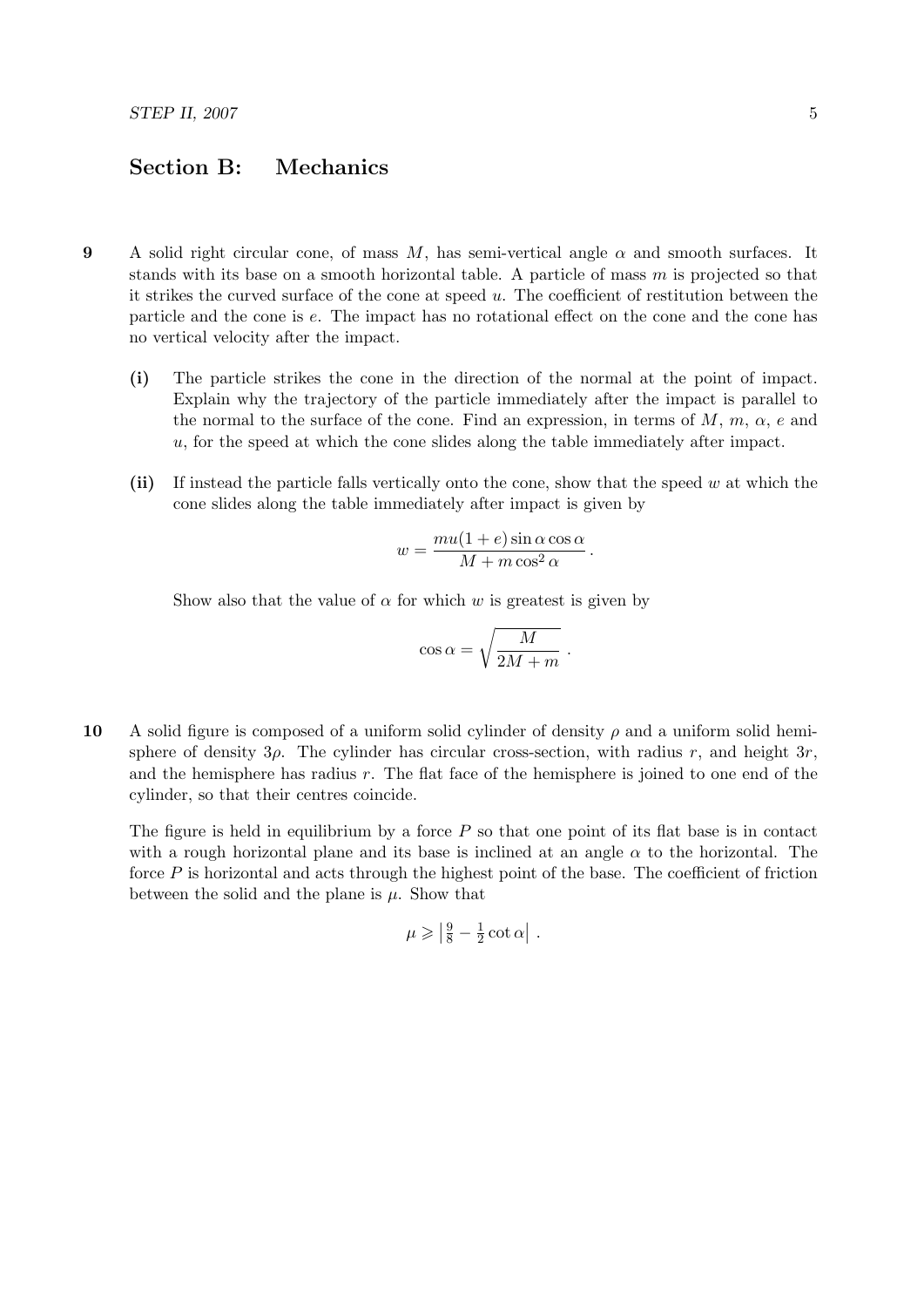The point  $O$  lies in a horizontal field. The point  $B$  lies 50 m east of  $O$ . A particle is projected from B at speed  $25 \text{ m s}^{-1}$  at an angle arctan  $\frac{1}{2}$  above the horizontal and in a direction that makes an angle  $60°$  with OB; it passes to the north of O.

(i) Taking unit vectors i, j and k in the directions east, north and vertically upwards, respectively, find the position vector of the particle relative to  $O$  at time  $t$  seconds after the particle was projected, and show that its distance from O is

$$
5(t^2 - \sqrt{5}t + 10)
$$
 m.

When this distance is shortest, the particle is at point  $P$ . Find the position vector of  $P$ and its horizontal bearing from O.

- (ii) Show that the particle reaches its maximum height at P.
- (iii) When the particle is at  $P$ , a marksman fires a bullet from  $O$  directly at  $P$ . The initial speed of the bullet is  $350 \,\mathrm{m\,s^{-1}}$ . Ignoring the effect of gravity on the bullet show that, when it passes through  $P$ , the distance between  $P$  and the particle is approximately 3 m.